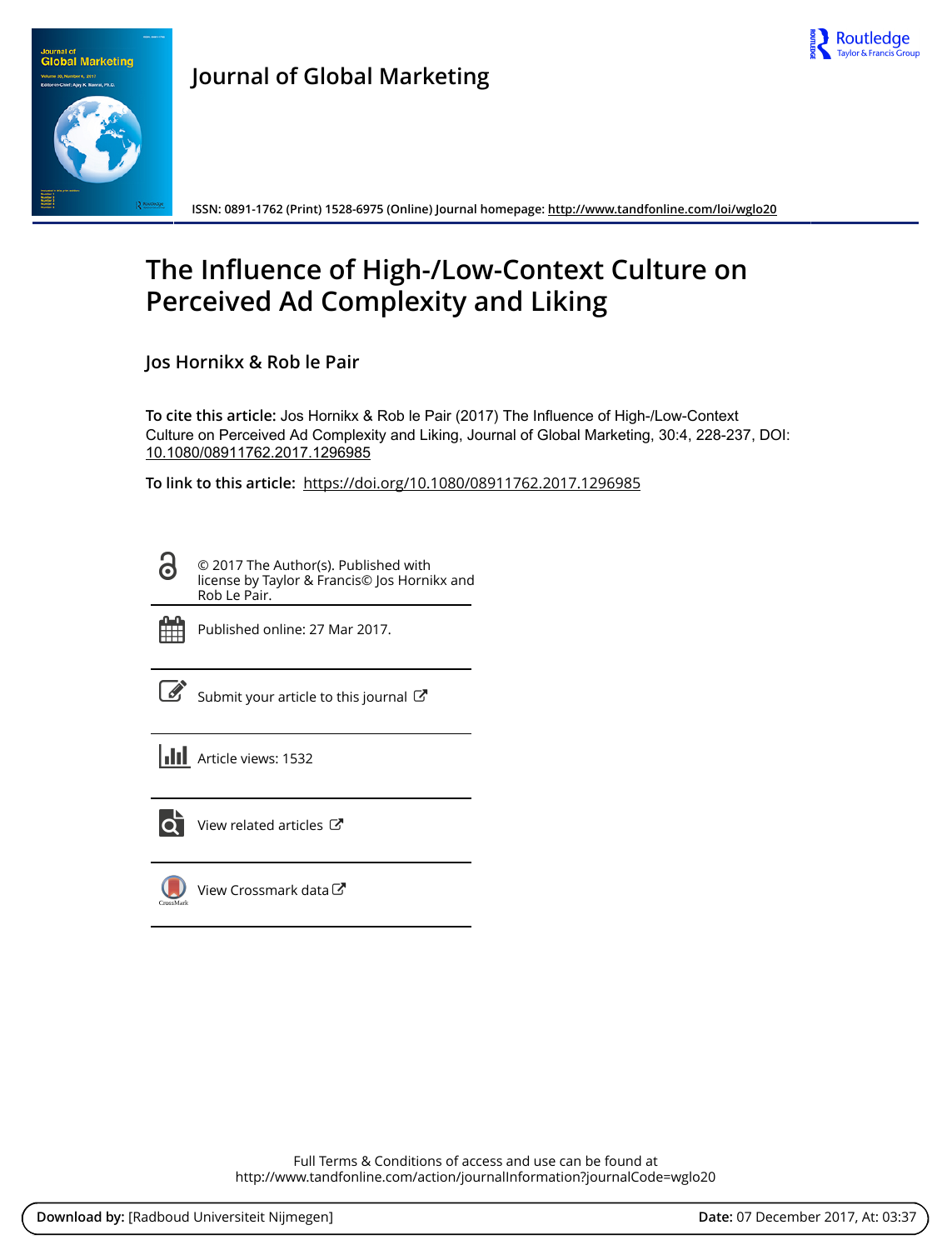**a** OPEN ACCESS **a** Check for updates

# **The Influence of High-/Low-Context Culture on Perceived Ad Complexity and Liking**

Jos Hornikx and Rob le Pair

Centre for Language Studies, Communication and Information Studies, Radboud University Nijmegen, Nijmegen, the Netherlands

#### **ABSTRACT**

According to Hall's context theory, people from different cultures may react differently to complex messages. The current study is the first empirical examination of context theory's role on message comprehension and appreciation. In a comparative survey-based study (*<sup>N</sup>* <sup>=</sup> 289), Belgian and Dutch participants judged 12 complex product advertisements with visual metaphors. As expected by context theory, perceived complexity was lower for Belgian (a higher-context culture) than for Dutch participants (a lower-context culture), and participants'personal context culture score fully accounted for this difference. Similarly, ad liking was higher for Belgian than for Dutch participants, and again, this difference was explained by context score.

#### **KEYWORDS**

Advertising; complexity; comprehension; context theory; visual metaphors

## **Introduction**

It is understood that advertising messages targeted at audiences from different parts of the world do not always travel, which increases the need for adapting messages across the globe instead of standardizing them (e.g., Agrawal, [1995;](#page-9-0) Hornikx & O'Keefe, [2009;](#page-9-1) La Ferle, Edwards, & Lee, [2008\)](#page-9-2). It seems straightforward that, when communicating with their target audience in different cultures, companies want to clearly mention the benefits of their products in order to maximize their impact (see Wyer & Shrum, [2015\)](#page-10-0). However, scholars have noted an increase in the use of complex advertisements; for instance, through visual images (Phillips, [1997;](#page-10-1) Scott, [1993\)](#page-10-2). An example of such a complex ad is an ad for liquid detergent that was used in Western Europe. The visual in the ad displays a piece of clothing with blue liquid detergent in the form of a crocodile attacking a brown, coffee-like stain. Readers will themselves have to make the inference that the detergent is as effective in removing stains as the crocodile is in eating its prey. Increased complexity in advertising has been found to affect consumers' comprehension and liking of ads (e.g., Lagerwerf & Meijers, [2008;](#page-9-3) McQuarrie & Mick, [1999;](#page-10-3) Van Mulken, Van Hooft, & Nederstigt, [2014\)](#page-10-4).

According to the influential context theory of Hall (Hall, [1976;](#page-9-4) Hall & Hall, [1990;](#page-9-5) see also Kittler, Rygl, & Mackinnon, [2011\)](#page-9-6), a person's cultural background affects how well that person is able to comprehend complex messages and how well s/he appreciates such messages. That is, people from a low-context culture are expected to have more difficulties in comprehending complex messages and, consequently, to appreciate them less than people from a high-context culture. Surprisingly, despite the research attention devoted to context theory (for a review, see Cardon, [2008\)](#page-9-7), one of the central tenets of the theory has only been tested indirectly. That is, a limited number of experiments have examined whether people in countries characterized as high-context cultures comprehend and appreciate complex messages better than people in countries characterized as low-context cultures (e.g., Van Mulken, Le Pair, & Forceville, [2010\)](#page-10-5). The methodological problem of this approach is that potential differences in comprehension and appreciation cannot be empirically attributed to context culture, but only to the broader notion of nationality. Studies mainly have accepted Hall's theoretical classification of high- and low-context cultures without attempts to substantiate it empirically (Kittler et al., [2011\)](#page-9-6). Cardon [\(2008,](#page-9-7) p. 400), for instance, noted, "Studies that use contexting as an

© Jos Hornikx and Rob Le Pair. Published with license by Taylor & Francis.

CONTACT Jos Hornikx **(S**) [j.hornikx@let.ru.nl](mailto:j.hornikx@let.ru.nl) **contable Contre for Language Studies**, Communication and Information Studies, Radboud University Nijmegen, Erasmusplein 1, 6500 HD Nijmegen, the Netherlands.

This is an Open Access article distributed under the terms of the Creative Commons Attribution-NonCommercial-NoDerivatives License (http://creativecommons.org/licenses/by-ncnd/4.0/), which permits non-commercial re-use, distribution, and reproduction in any medium, provided the original work is properly cited, and is not altered, transformed, or built upon in any way.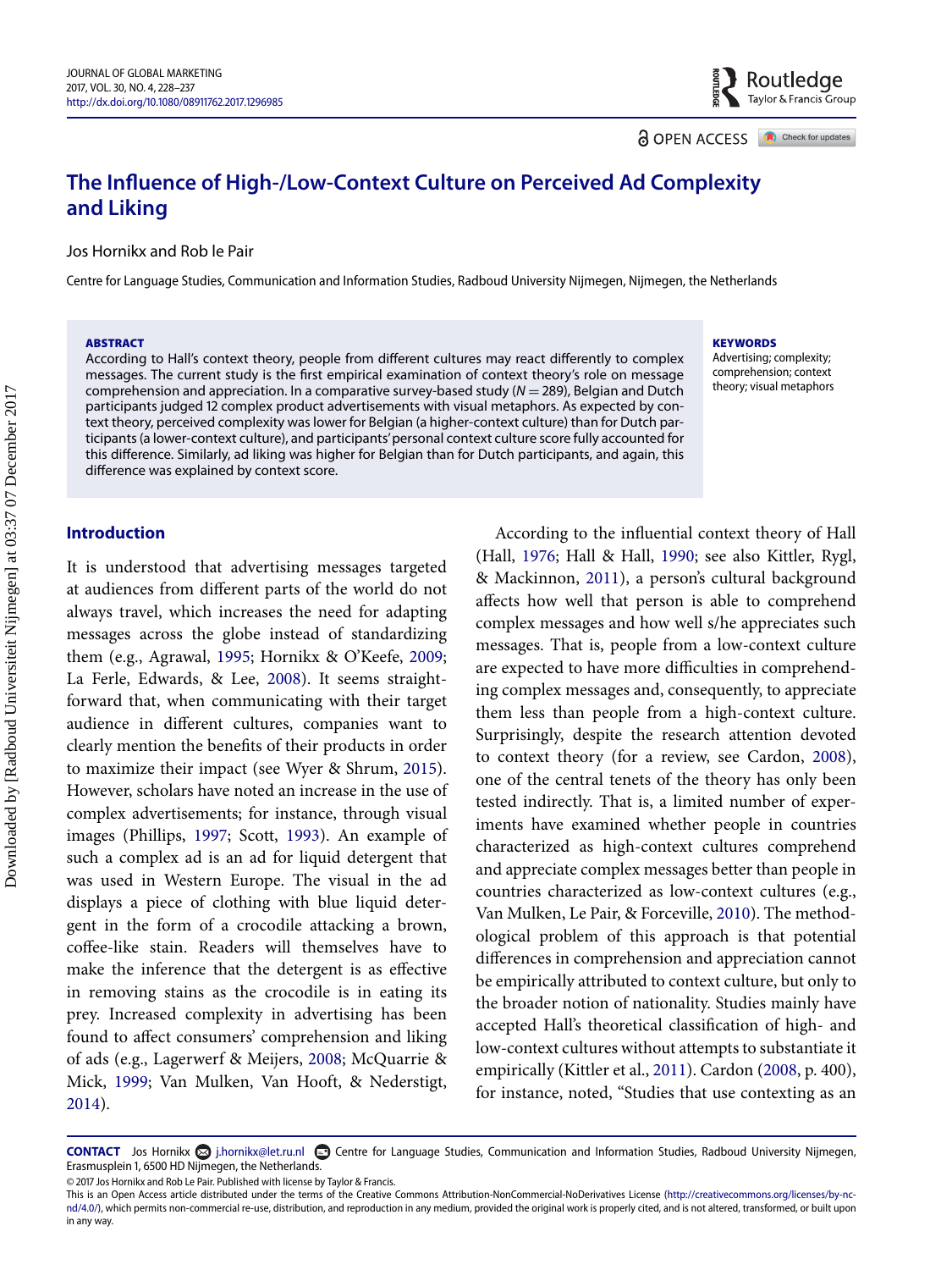explanatory framework for cross-cultural variation almost invariably accept the contexting continuum," neglecting to measure participants' context scores. In order to accurately demonstrate the role of context theory, participants' individual context scores should be assessed. The current study is the first empirical examination of context theory's role on message comprehension and liking. It will examine whether it is indeed people's individual context score that affects the degree of comprehension and liking of complex messages. It does so by examining the role of context culture for one example of complex messages: advertisements with visual metaphors.

In the first half of the theoretical framework, we will outline the role of comprehension in the persuasion process in general, and in the case of complex advertisements in particular. In the second half, we will explain how context theory is related to people's comprehension of messages, leading to the hypotheses of the current study.

#### **Comprehension and persuasion**

When communicating, senders would seem to be most successful if their recipients understand them. Therefore, "communicators who wish to transmit information to a recipient are presumably motivated to construct their messages in a way that the recipient will understand and consider to be informative" (Wyer & Shrum, [2015,](#page-10-0) p. 186). In other words, messages should not be too complex. The complexity of a message can be the result of different message components (Lowrey, [2008\)](#page-9-8), such as the difficulty of the words that are used (e.g., jargon or words from a foreign language), the syntax of the sentences (see Lowrey, [1998\)](#page-9-9), or the length of the message. A message does not have one given complexity; what is complex to one person is not necessarily complex to another. As Lowrey [\(2008,](#page-9-8) p. 173, italics in original) argued: "The important issue is the recognition that complexity effects occur *in the individual*." When we refer to the complexity of a message in this article, we therefore also refer to the comprehension of the message by the receiver. The complexity of a message is actually defined by the comprehension of the receiver.

In communication theories, the important role of comprehension has been acknowledged. According to the information processing theory of McGuire [\(1972\)](#page-9-10), for instance, a persuasive communicative attempt is only expected to be successful if it passes a number of

critical steps, including the comprehension of the message. In other words, if a recipient has noticed a message, and is motivated to process it, the message will only have an impact on beliefs, attitudes, and intentions if it is comprehended. More recent persuasion models, such as the Elaboration Likelihood Model (ELM; Petty & Cacioppo, [1986\)](#page-10-6) and the Heuristic-Systematic Model (HSM; Chaiken, [1987\)](#page-9-11), have nuanced the role of comprehension. That is, recipients can be persuaded by a message even if they have not processed (and thus comprehended) that message. In such circumstances, recipients are persuaded by other elements in the message for which comprehension is less relevant. Ratneshwar and Chaiken [\(1991\)](#page-10-7) demonstrated this effect from the perspective of the HSM. In two studies, they observed that participants' attitudes towards the product were affected by the source's expertise when the message was difficult to understand. Source expertise did not play a role when the participants were able to understand the message. From the perspective of ELM, studies have also underlined that the recipients' background influences perceived complexity. For instance, See, Petty, and Evans [\(2009\)](#page-10-8) showed, in two studies, that people with a high need for cognition (who have a tendency to appreciate undertaking cognitive activities) were more motivated to process a complex rather than a simple message, and that people with a low need for cognition were more motivated to process a simple instead of a complex message.

From the perspectives of both ELM and HSM, comprehension does play a part in the persuasion process, but it is not a necessary condition for persuasion to take place. These models, however, do not account for the design of complex ads such as the example of the liquid detergent, which suggests that complexity is employed to positively affect appreciation. The frequent use of complex ads can be best understood when these ads are conceptualized as messages with rhetorical figures, such as visual metaphors (Forceville, [1996;](#page-9-12) Phillips, [1997\)](#page-10-1). Relevance Theory (Sperber & Wilson, [1995\)](#page-10-9) has proven to be a successful approach for our understanding of the relationship between complexity and persuasion of such messages (cf. Tanaka, [1992\)](#page-10-10).

#### **Relevance theory and complex messages**

In Relevance Theory (Sperber & Wilson, [1995\)](#page-10-9), the principle of relevance holds that people search for a balance between the effort they have to put into understanding the message and the benefits they expect the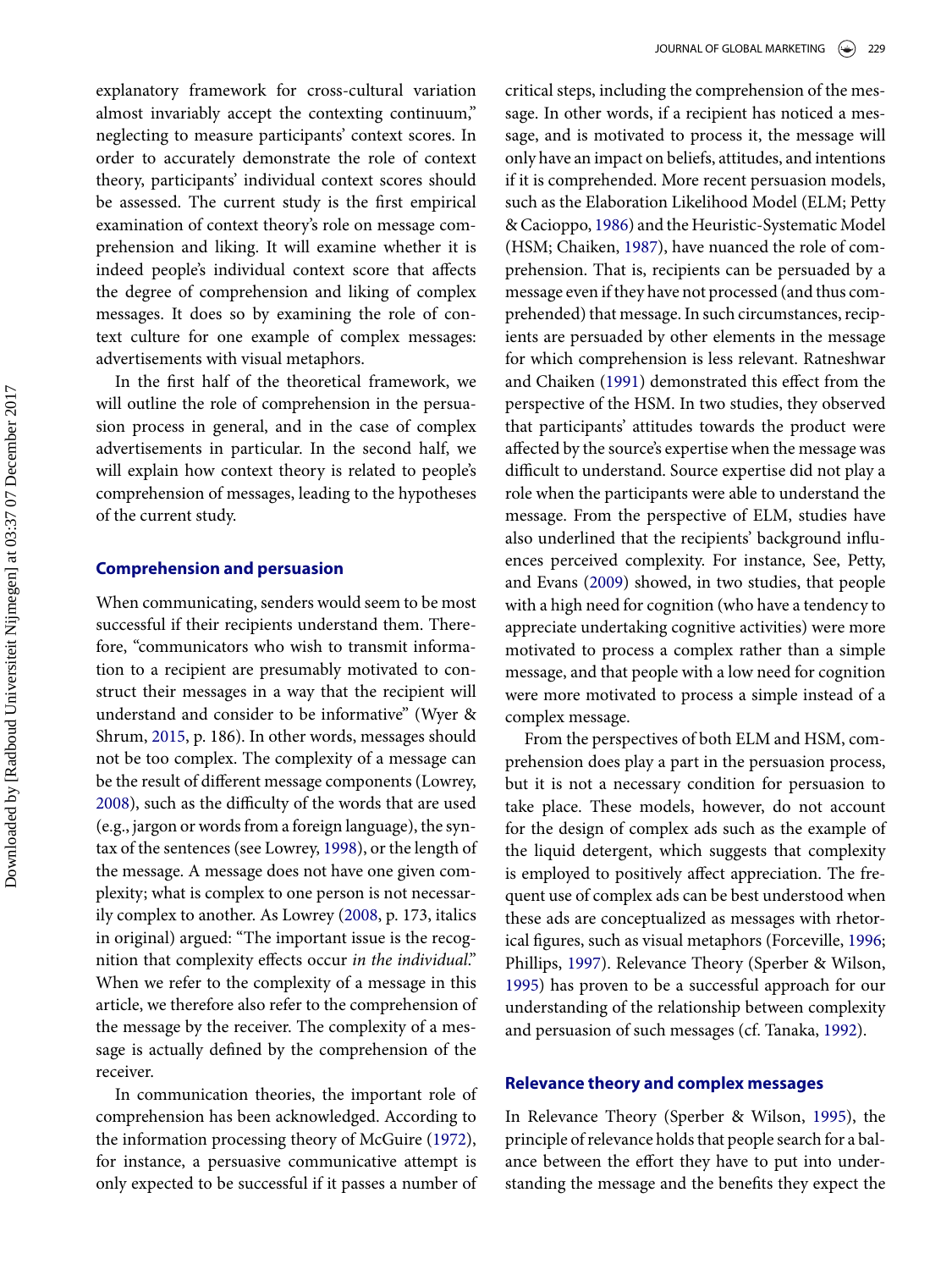effort to provide them. That is, the more benefits they expect, the more willing they are to invest in processing the message. In an advertising context, the more effort is spent in deciphering an ad, the more satisfied consumers will be that they have succeeded in this deciphering. Studies have shown that this satisfaction transfers to higher ad liking and to a more positive product attitude for ads that require considerable cognitive efforts than for ads that need lower cognitive efforts (e.g., Forceville, [1996;](#page-9-12) Phillips, [2000;](#page-10-11) Tanaka, [1992\)](#page-10-10). This is why complex messages are sometimes more effective than less complex messages. However, Relevance Theory also predicts that if people have to invest more effort into comprehending the message than they believe is warranted by the benefits they gain from this investment, they become frustrated. This means that messages beyond a certain tipping point (Van Mulken et al., [2014\)](#page-10-4) are too complex, and therefore become less effective. For instance, if an ad contains a slogan in a foreign language that the recipient does not recognize (let alone understand), more effort will not result in better comprehension and better liking. In such circumstances, a less complex message is more effective. Thus, Relevance Theory accommodates two seemingly opposing outcomes: a more complex message may generate higher as well as lower appreciation than a less complex message. A similar conclusion is also drawn from another perspective, which is the resource matching hypothesis (Anand & Sternthal, [1990;](#page-9-13) Larsen, Luna, & Peracchio, [2004\)](#page-9-14). According to this hypothesis, the highest level of persuasion is obtained if there is a balance between the required cognitive resources for understanding the message and the cognitive resources that are available from the receiver. A message that is too simple or too difficult to understand is therefore expected to be less persuasive than a message with matching resources.

A prototypical message component that results in complex messages is the use of metaphors. Relevance Theory has been successful in explaining findings related to comprehension and persuasion of metaphors. Metaphors, whether verbal or visual, are rhetorical figures that may have a high degree of complexity (e.g., McQuarrie & Mick, [1996;](#page-9-15) Phillips & McQuarrie, [2004\)](#page-10-12). Imagine an ad for a sports car that does not feature the car, but instead shows a leopard running on a coastal road. What makes a metaphor complex is that the message is not explicit. It is the reader who has to infer the so-called implicatures, the inferential steps that are needed to decipher the message (Sperber & Wilson, [1995\)](#page-10-9). In this example, the implicature is that the car that is advertised (but not depicted) is as fast as the leopard shown in the ad.

A number of experimental studies have presented results that are in line with predictions from Relevance Theory. That is, not only were ads with more complex metaphors better liked than ads with less complex metaphors, but ads with too complex metaphors were liked less than ads with less complex metaphors (Phillips, [2000;](#page-10-11) Van Mulken et al., [2014\)](#page-10-4). Phillips [\(2000\)](#page-10-11), for example, constructed ads in three versions. In a toothpaste ad that featured a pearl necklace, one version included an explicit headline as verbal anchoring ("Makes your teeth pearly white"), one version included an implicit headline as verbal anchoring ("Flash 'em"), and one version did not include a headline (the complex ad). On the one hand, the results demonstrated that the more complex, implicit ad was better liked than the less complex, explicit ad; on the other, the results demonstrated that the too complex ad without a headline was liked less than the implicit ad.

For complex messages to be effective, consumers need to have a minimum of cognitive resources. Consumers differ in these resources; for instance, because they vary in the motivation to invest in cognitive tasks (e.g., Lagerwerf & Meijers, [2008;](#page-9-3) See et al., [2009\)](#page-10-8). Another source of variation is consumers' cultural background; namely, their context culture, as the next section will explain.

#### **High-/low-context and comprehension**

A number of theoretical models have been developed to help understand how culture affects communication. Two of the most cited theoretical frameworks in communication are the cultural dimensions of Hofstede [\(1980,](#page-9-16) [2001\)](#page-9-17) and the context theory of Hall [\(1976;](#page-9-4) Hall & Hall, [1990;](#page-9-5) see Cardon, [2008,](#page-9-7) for citations of both authors). According to Hall's high-/lowcontext theory, cultures differ in their preferences for indirect, implicit messages versus direct, explicit messages. As Hall [\(1976,](#page-9-4) p. 79) states: "A high-context (HC) communication or message is one in which most of the information is either in the physical context or internalized in the person, while very little is in the coded, explicit, transmitted part of the message. A low-context (LC) communication is just the opposite; i.e., the mass of the information is vested in the explicit code." For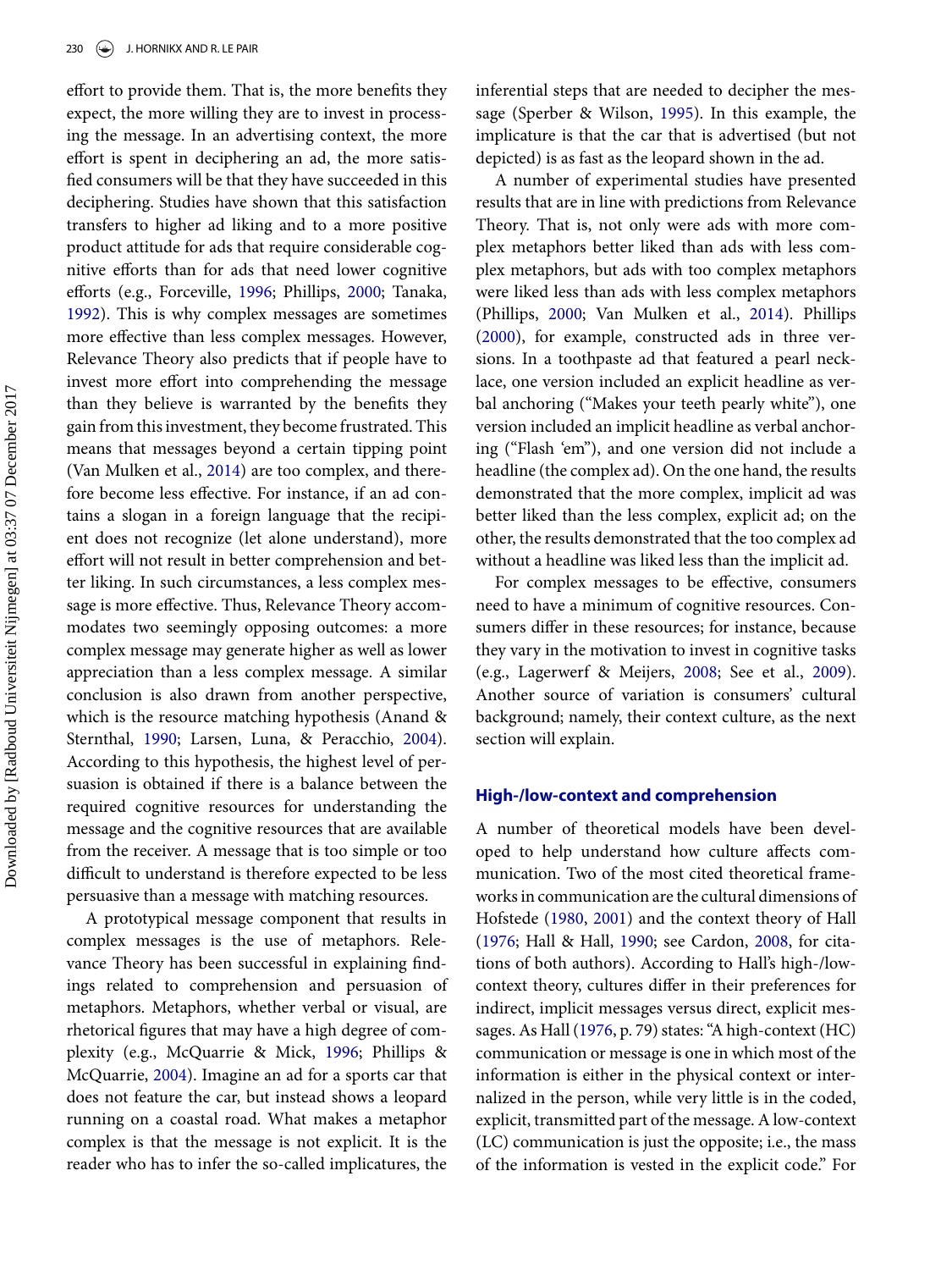the processing of complex messages, the perspective of context theory is very relevant. In high-context cultures, people are said to prefer symbolic, artful language that is implicit. In low-context cultures, people are said to prefer explicit, task-related language. As a result, context theory predicts complex messages containing visual metaphors to be better understood and to be better appreciated in high- rather than in lowcontext cultures.

The work of Hofstede is data-driven: nations have been given precise numerical scores on cultural dimensions on the basis of empirical research. Likewise, large numbers of studies have measured cultural values on participants' level to examine how these values relate to other variables (for an overview of such studies, see Soares, Farhangmehr, & Shoham, [2007;](#page-10-13) Taras, Kirkman, & Steel, [2010\)](#page-10-14). Hall's approach, however, was theoretical: nations have been grouped and accorded a position on the continuum from low- to high-context rather loosely. Examples of countries that Hall classified as low-context are Norway and Switzerland; examples of high-context countries are China and Japan. The context theory framework has been adopted in cultural studies to a large extent; Cardon [\(2008\)](#page-9-7), for instance, reviewed 244 articles. His analysis showed that only a small percentage of these studies were empirical (see also Kittler et al., [2011\)](#page-9-6). This means that, however popular, context theory has mainly been used as a theoretical construct to study cultural differences and similarities. When it comes to complex messages in the advertising domain, though, there have been empirical studies that based their expectations on context theory.

Callow and Schiffman [\(2002\)](#page-9-18) examined the degree to which consumers infer meaning from images in advertising. They expected consumers from the Philippines to infer more meaning than consumers from the US because of Hall's classification of the Philippines and the US as predominantly a high- or low-context culture, respectively. As the ads depicted individuals or individuals in interaction, they chose to measure the participants' personal achievement (i.e., leadership) and affiliation (i.e., friendship) evoked by the images as measures of implicit meaning. The results of their study showed that the Filipino participants scored higher on both scales than the American participants, leading Callow and Schiffman [\(2002\)](#page-9-18) to conclude that images evoke more implicit meanings in high- than in lowcontext cultures.

A number of scholars have claimed that the comprehension and interpretation of visual metaphors in particular may differ between cultures (e.g., Kövecses, [2005;](#page-9-19) Le Pair & Van Mulken, [2008;](#page-9-20) McQuarrie & Mick, [1999;](#page-10-3) Van Mulken et al., [2010\)](#page-10-5). In high-context cultures, people are used to messages that are implicit and for which it is necessary to use cues from the context to decipher the message, such as metaphors. In lowcontext cultures, people are used to messages that are direct and simple; for them, interpreting metaphors is relatively more demanding. Two studies have empirically tested this expectation. Le Pair and Van Mulken [\(2008\)](#page-9-20) examined the perceived complexity and appreciation of ads with metaphors in France, Spain (both relatively high-context cultures), and the Netherlands (a relatively low-context culture). They predicted lower perceived complexity and higher appreciation (i.e., ad liking) for French and Spanish than for Dutch participants. The results confirmed three of four expected differences: perceived complexity was higher for Dutch than for Spanish participants (but not than for French), and ad liking was lower for Dutch than for Spanish and French participants. Van Mulken et al. [\(2010\)](#page-10-5) also investigated perceived complexity and liking of visual metaphors in advertising among participants from the same three countries. Contrary to their expectations, French and Spanish participants did not perceive the visual metaphors to be easier to understand and did not like them more than the Dutch participants.

#### **Hypotheses**

There is some empirical evidence that consumers from different context cultures vary in their reaction (i.e., perceived complexity, ad liking) to complex visual messages, such as ads containing visual metaphors. However, is it context culture that is responsible for this variation? A major limitation of the studies providing this evidence is that they drew their conclusions on the basis of groups of people: consumers from a country with a presumed lower-context culture versus consumers from a country with a presumed highercontext culture. However, the differences that were observed between these groups were solely attributed to consumers' context culture. This methodological issue is not unique; Cardon [\(2008\)](#page-9-7), in his review of papers on context culture and communication, also noted that context culture was measured at the individual level in only a minority of studies. Measuring a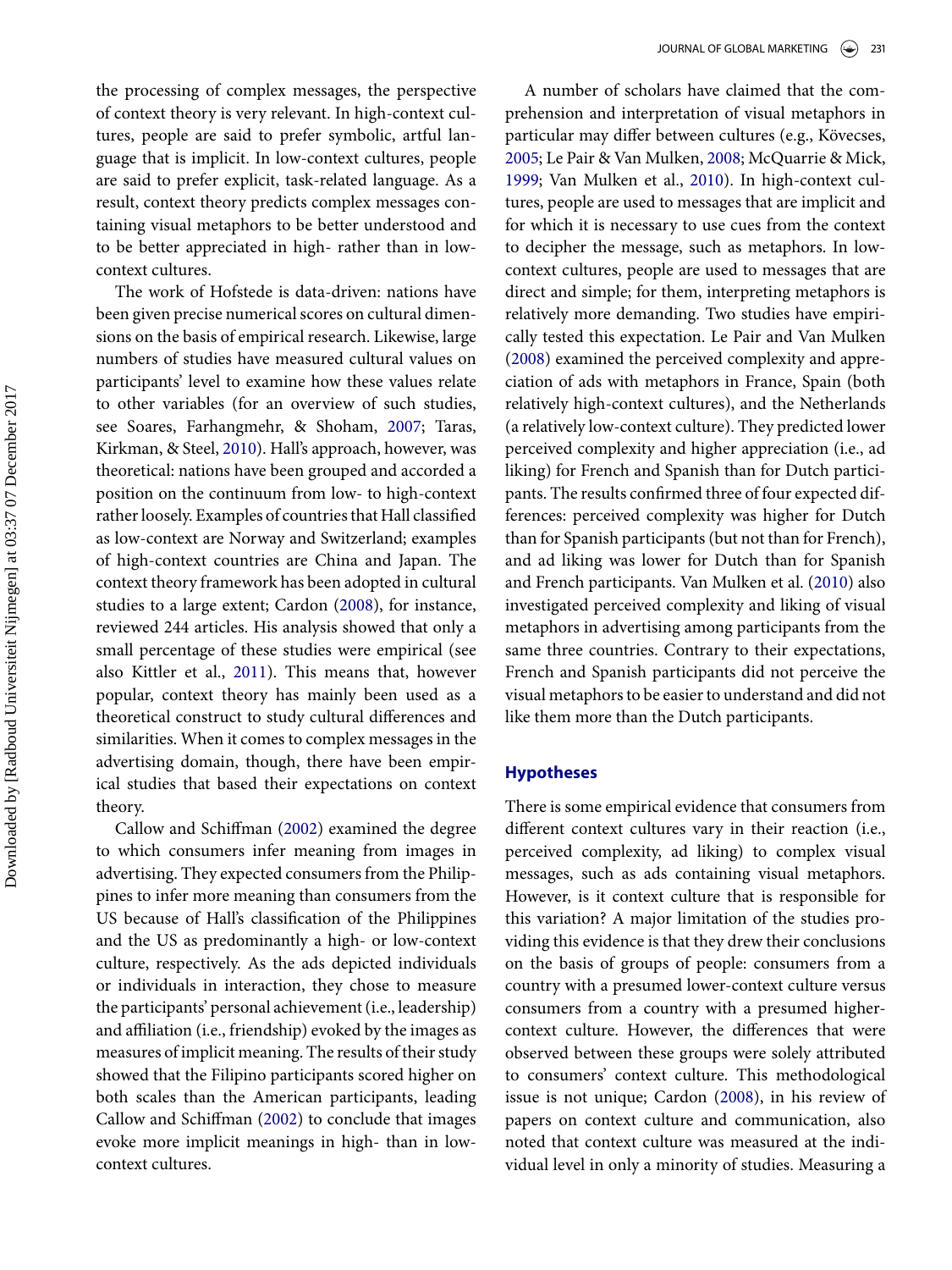cultural construct responsible for the expected cultural differences at the level of the studies' participants is an essential methodological tool to enable attributing empirical, cultural differences to that cultural construct (Hoeken & Korzilius, [2003;](#page-9-21) Van de Vijver & Leung, [1997\)](#page-10-15). Although there are problems associated with the use of self-reported measurements, it is the best tool there currently is (see Matsumoto & Yoo, [2006;](#page-9-22) Taras, Rowney, & Steel, [2009\)](#page-10-16). Le Pair and Van Mulken [\(2008,](#page-9-20) p. 289) stress that their choice to relate the findings on ad liking to participants' context culture is a "tentative explanation," and Callow and Schiffman [\(2002,](#page-9-18) p. 274) acknowledge, "It would also be advantageous to measure context at an individual—as opposed to a cultural—level."

Therefore, the aim of the present study is to examine whether national differences in the comprehension and appreciation of ads with visual metaphors can indeed be attributed to participants' context-culture scores. If empirical support for the role of context-cultures scores is to be found, it would considerably strengthen the notion of context culture as a perspective to study cultural differences and similarities in advertising and communication. The present study is the first of its kind to test one of the central claims of context theory: namely, that complex messages are perceived as less complex and are better liked in higher-context than in lower-context cultures.

[Figure 1](#page-5-0) visualizes the theoretical model of the role of context culture in perceived complexity and message liking that is under investigation. The upper half of the figure models the relationship between receiver nationality and perceived complexity of the message. First, it is expected that participants from a higher-context culture perceive the message as less complex than participants from a lower-context culture (H1). More important, we will test whether the effect formulated in H1 is

<span id="page-5-0"></span>

Figure 1. Theoretical model of the role of context culture in perceived complexity and liking of ads. (The Netherlands in the referent category).

indeed mediated by participants' context-culture scores (H2):

H1: Participants from a higher-context culture perceive ads with visual metaphors as less complex than participants from a lower-context culture.

H2: Participants' personal context scores mediate the effect of nationality on perceived complexity.

The lower part of [Figure 1](#page-5-0) models the relationship between receiver nationality and ad appreciation. First, it is expected that participants from a higher-context culture will like the complex ad better than participants from a lower-context culture (H3). Finally, it is expected that the effect predicted in H3 is mediated by participants' context-culture scores (H4):

H3: Participants from a higher-context culture like ads with visual metaphors better than participants from a lower-context culture.

H4: Participants' personal context scores mediate the effect of nationality on ad liking.

#### **Method**

#### *Participants*

This study focuses on two Western European countries: Belgium and the Netherlands. These countries were selected because they are similar in many respects, but differ in context culture. Belgium and the Netherlands are highly comparable in their political system, their economic status, and their geographical location, and they both have Dutch as a national language. This means that the potential cross-cultural differences observed cannot be accounted for by different languages used in the study (following the suggestion made by Van de Vijver & Leung, [1997\)](#page-10-15). Belgium and the Netherlands have been classified as lowcontext (only Belgium reported; Kittler et al., [2011\)](#page-9-6) or medium-context (Helsen, Jedidi, & DeSarbo, [1993\)](#page-9-23) in studies in which the classification was not substantiated in any way. Based on their insights into Hall's context theory and the Dutch and Belgian (communication) culture, cross-cultural communication scholars Gerritsen and Claes (Gerritsen, [2002;](#page-9-24) Claes & Gerritsen, [2011\)](#page-9-25) indicate that Belgium is a medium-context culture, and the Netherlands a low-context culture. In this study, we follow their classification: Belgium is expected to be a higher-context culture than the Netherlands. Importantly, the current study examines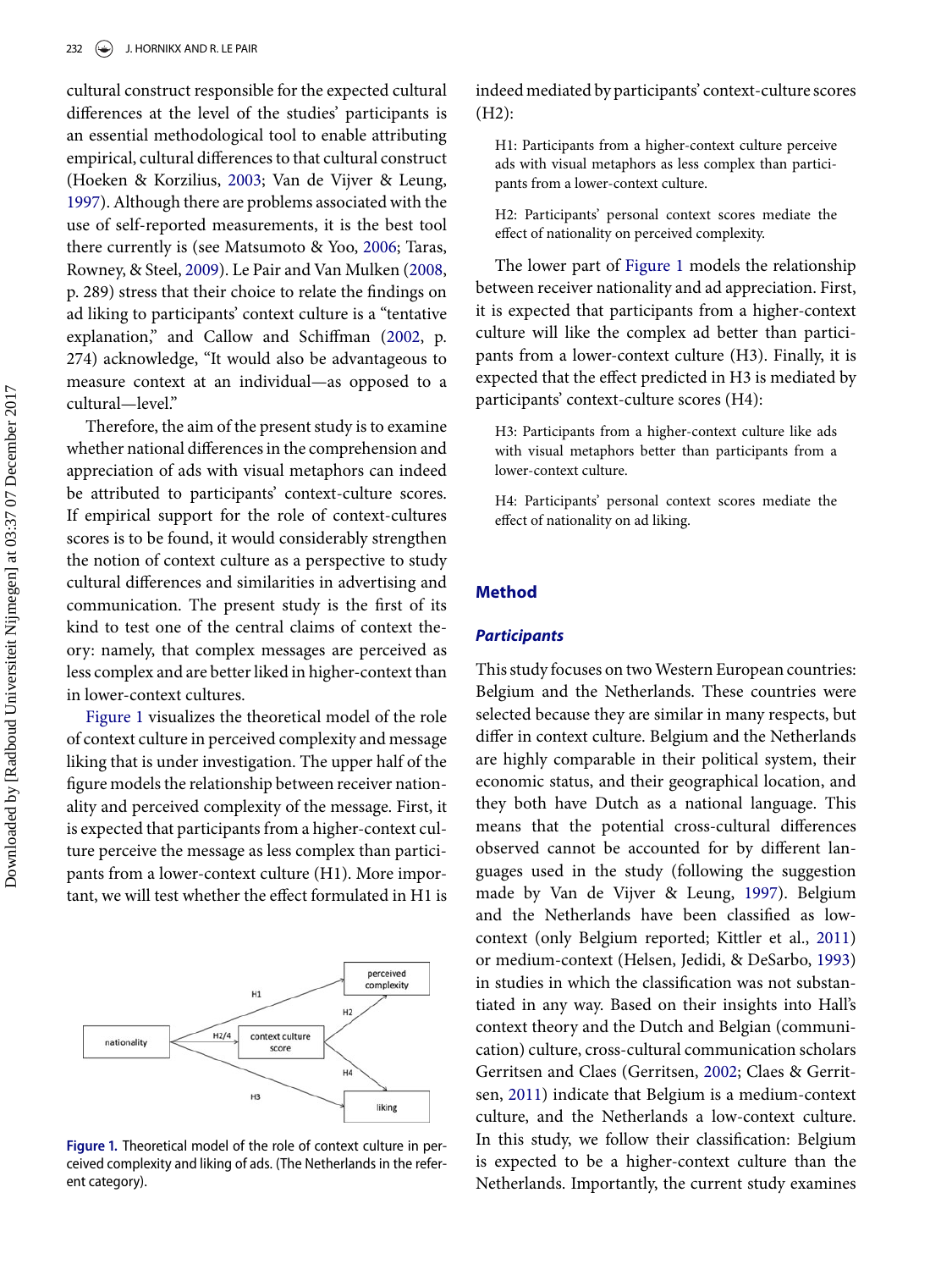this classification empirically by assessing individual context scores in both cultures.

In total, 289 students participated in this comparative survey-based study. They were Belgian ( $n = 174$ ) or Dutch ( $n = 115$ ) students. The Belgian students were sampled from the Dutch-speaking part of the country: Flanders. The ages ranged from 17 to 25 ( $M = 20.94$ ,  $SD = 1.78$ ). About half of the participants were female (56%). The Belgian and Dutch students did not differ in mean age  $(F(1, 287) = 3.67, p = .056)$  or in gender distribution ( $X^2(1) = 3.27$ ,  $p = .071$ ).

#### *Material*

In a comparative survey-based study, Dutch and Belgian participants read and judged 12 full-color advertisements that were taken from two advertising databases. In order to present participants with ads that varied in complexity, different metaphors were used, including the juxtaposition metaphor, the fusion metaphor, and the replacement metaphor (cf. Phillips & McQuarrie, [2004\)](#page-10-12). The ads featured different products, such as a car, detergent, soda, and a mobile phone. An example of an ad with a juxtaposition metaphor is the one for Land Rover, which shows three objects crossing a large river: two hippos and one Land Rover (with the implicature that the vehicle is able to cross that river as smoothly as the two animals). An example of a fusion metaphor is the ad for Ariel liquid detergent that was discussed in the introduction. For the replacement metaphor, an example is the ad for Contrex water, which features a Contrex water bottle looking at itself in the mirror (replacing a human person looking at his or her body shape). An expert on metaphors in advertising checked the ads on the metaphors that were included, and another expert ensured the crosscultural equivalence of the material in the Netherlands and Belgium.

#### *Design*

The study had a one-factor design: advertisements with visual metaphors were presented to participants with the Belgian or the Dutch nationality (between-subject design). Each participant judged all ads in the same order.

#### *Instrumentation*

For each advertisement, perceived ad complexity was measured with two items with 7-point scales: "The message of the advertisement is easy/hard to understand" and "The message of the advertisement is simple/complex" (mean reliability:  $\alpha = .93$ , range .83–.96). After the two perceived complexity items, ad liking was assessed with two items for each ad with 7 point scales (taken from Le Pair & Van Mulken, [2008\)](#page-9-20): "The advertisement is badly/well chosen" and "The advertisement is unattractive/attractive" (mean reliability:  $\alpha = .90$ , range .82-.93). We used 2-item scales for perceived ad complexity and ad liking because participants had to assess these constructs for 12 different ads. The use of short scales is consistent with recommendations in the marketing literature (Bergkvist & Rossiter, [2007\)](#page-9-26).

In addition, personal preference for high/low context was measured on a 5-point scale with nine items taken from Richardson and Smith [\(2007\)](#page-10-17), which were selected on the basis of a principle component analysis run on data collected in a pretest  $(N = 30, 4)$  $M = 23.90$ ,  $SD = 2.16$ ). Two examples of items were "A speaker can assume that listeners will know what they really mean," and "People understand many things that are left unsaid" (all nine items are in [Appendix 1\)](#page-10-18). In the main study, the scale proved to be just adequate ( $\alpha = .68$ ). A principal component analysis did not lead to a more reliable scale. The questionnaire ended with items on nationality, gender, age, and education.

#### *Procedure and statistical tests*

Potential participants were invited to take part in an online study. After the data collection, two of the participants were randomly selected to receive a 25 euro coupon. For each participant, a mean score for perceived complexity and for ad liking was computed based on the 12 advertisements. The mean scores for perceived complexity and ad liking were submitted to regression analyses for the direct effect of nationality on perceived complexity (H1) and ad liking (H3). For the indirect effects of nationality through context scores on perceived complexity (H2) and ad liking (H4), we used bootstrapping as mediation technique. In doing so, we followed current methodological advice (see Hayes, [2009;](#page-9-27) Rucker, Preacher, Tormala, & Petty, [2011\)](#page-10-19) to employ bootstrapping as a mediation technique because of its benefits compared to conventional methods, such as bootstrapping's higher power to detect potential indirect effects (e.g., Baron & Kenny, [1986\)](#page-9-28).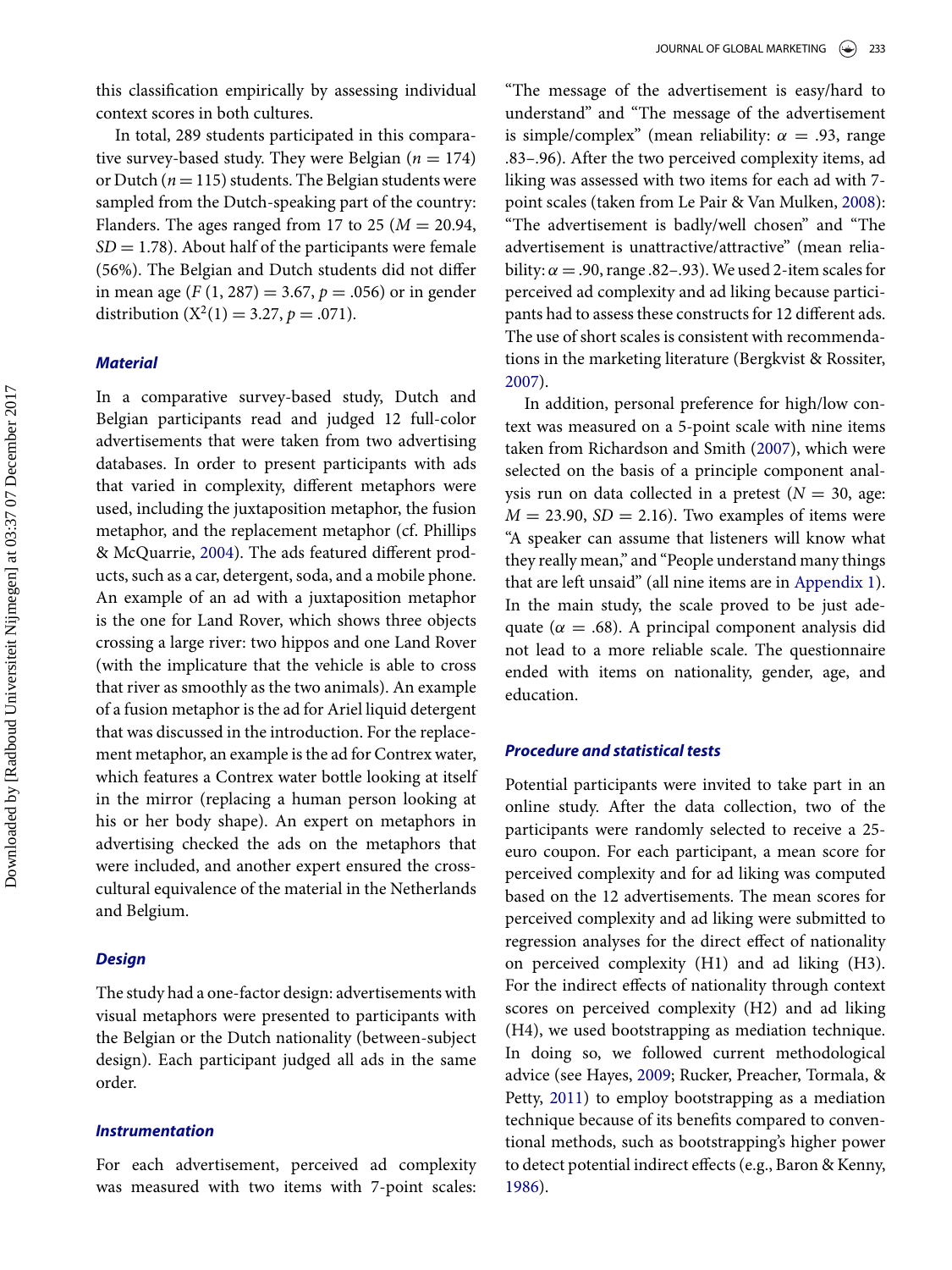#### **Results**

As a preliminary test, we first checked whether Belgian participants indeed scored higher on their personal context score than Dutch participants. This proved to be the case (*F*(1, 287) = 5.85, *p* = .016,  $\eta^2$  = .02). The Belgian participants had a higher context score  $(M =$ 3.07,  $SD = 0.49$ ,  $n = 174$ ) than the Dutch participants  $(M = 2.92, SD = 0.52, n = .115)$ . The effect size is small, but what matters is the relationship between personal context score, on the one hand, and perceived complexity and ad liking on the other. These relationships are relevant to the hypotheses.

When it comes to the role of context culture on perceived complexity, a linear regression showed, in the first place, that nationality predicted perceived complexity  $(F (1, 287) = 4.48, p = .035, R^2 = .01; B =$ −.216, SE = .102, *p* = .035): Belgian participants (*M*  $= 3.28$ ,  $SD = 0.86$ ) perceived the ads as less complex than the Dutch participants  $(M = 3.49, SD = 0.83)$ . This result supported H1. These results are visualized in the upper part of [Figure 2.](#page-7-0) The indirect effect of nationality on perceived complexity through participants' individual context score proved to be significant (*b* = −.05; CI [−0.117, −0.007], bootstrapping technique,  $N = 50,000$ . Therefore, empirical evidence was found for H2, which means that participants' personal context scores indeed mediated the effect of nationality on perceived complexity. Belgian participants have a lower perceived complexity than Dutch participants, and this national difference is explained by the participants' personal context score.

When it comes to the role of context culture on liking, a linear regression first showed that nationality predicted ad liking  $(F(1, 287) = 4.39, p = .037, R^2 = .01;$  $B = .206$ ,  $SE = .098$ ): Belgian participants ( $M = 4.33$ ,  $SD = 0.77$ ) liked the ads better than the Dutch participants ( $M = 4.13$ ,  $SD = 0.89$ ). This result supported H3 (see the lower part of [Figure 2\)](#page-7-0). The indirect effect

<span id="page-7-0"></span>

Figure 2. Results of regression analyses in the theoretical model. (The Netherlands is the referent category.)

of nationality on ad liking through participants' individual context score also proved to be significant ( $b =$ −.04; CI [−0.104, −0.005], bootstrapping technique,  $N = 50,000$ . Therefore, empirical evidence was also found for H4, which means that participants' personal context scores indeed mediated the effect of nationality on ad liking. Belgian participants have a higher ad liking than Dutch participants, and this national difference is explained by the participants' personal context score. For the sake of completeness, [Figure 2](#page-7-0) displays the (un)standardized coefficients of the discussed relationships in the model.

#### **Conclusion and discussion**

Although the use of understandable messages is commonplace in advertising and communication, complex messages are regularly used; for example, through the use of jargon, foreign languages, or verbal or visual metaphors. According to Hall [\(1976;](#page-9-4) Hall & Hall, [1990\)](#page-9-5), the extent to which such complex messages are comprehended and appreciated depends on context culture. Although context theory has been a dominant perspective in studying cultural differences and similarities in advertising and communication, the theory has received only very limited empirical attention (Cardon, [2008;](#page-9-7) Kittler et al., [2011\)](#page-9-6). In the studies that did investigate the role of context culture in comprehension and persuasion, individuals' nationality was measured but not individuals' context culture. This methodological limitation makes it impossible to assess whether it is indeed context culture that is the explanatory factor of the results obtained. The present study shows that individuals' context scores account for the national differences between perceived complexity and liking of ads with complex visual metaphors.

In absolute terms, the differences between the Belgian and Dutch participants in the comprehension and liking scores were small. These small differences seem to be related to the large similarities between the two populations, both in broad characteristics (e.g., political system, geographical location) and in context culture. This actually implies that context theory is a powerful explanation for differences in perceived complexity and liking of ads. That is to say, despite these small (but significant) differences in context score in this study, these context scores proved to be the explanation for the national difference in both complexity and liking of the ads.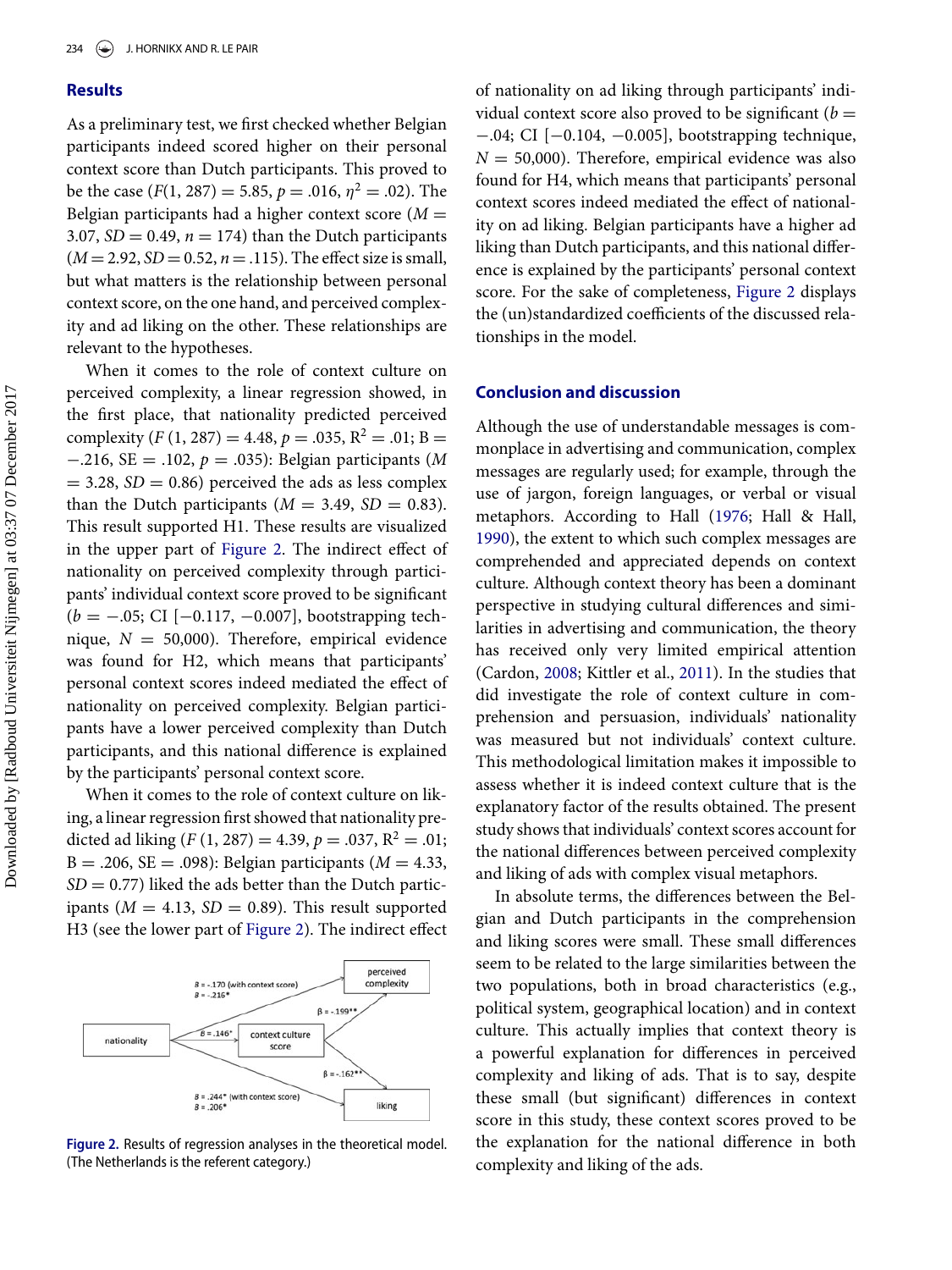It should be noted that the present study cannot rule out a potential role of the participants' study background, as we did not assess this in the questionnaire. From the same gender distributions in the two samples, it might be considered unlikely that, for instance, one sample contained predominantly arts students (which are mostly female students) and the other predominantly engineering students (which are mostly male students). Future studies should, however, incorporate study background as a personal characteristic.

This study provides a unique contribution to the domain of culture and advertising in that it presents empirical evidence for the role that Hall's [\(1976;](#page-9-4) Hall & Hall, [1990\)](#page-9-5) context culture plays in cross-cultural communication. New empirical studies should be conducted with other countries than Belgium and the Netherlands in order to empirically examine Hall's theoretical classification of high- and low-context cultures. Beyond these kinds of replications, we suggest five directions for future investigations to further examine how context theory affects comprehension and persuasion in advertising and communication.

#### *Future research*

The five areas of future research relate to the study of context culture on the nonlinear relationship between comprehension and persuasion, the selection of complex message components other than visual metaphors, the measurement of context culture on an individual level, the measurement of message comprehension, and the measurement of persuasion.

First, whereas the present study took a linear relationship between comprehension and liking as a starting point, future research may examine nonlinear relationships. From Relevance Theory (Sperber & Wilson, [1995\)](#page-10-9) and the resource-matching hypothesis (e.g., Larsen et al., [2004\)](#page-9-14), we know that, for visual metaphors in particular, the relationship between comprehension and persuasion is nonlinear: with an increase in complexity, persuasion also increases up to a point where it starts to decrease. For future research on context culture and visual metaphors, it would be interesting to examine if this nonlinear relationship holds as strongly for high-context culture participants as for low-context culture participants.

Second, it seems useful to conduct conceptual replications of this kind of study with other complex ads that do not contain visual metaphors, but instead contain other complex message characteristics. Potential characteristics may be verbal metaphors (cf. McQuarrie & Mick, [2003,](#page-10-20) [2009\)](#page-10-21), jargon (cf. Xu & Wyer, [2010\)](#page-10-22), or foreign languages (cf. Hornikx & Van Meurs, [2015\)](#page-9-29).

Third, future research may invest in developing new and/or refining existing measures for high/low context (see Kim, Pan, & Park, [1998\)](#page-9-30). The current study used an abridged version of the scale used by Richardson and Smith [\(2007\)](#page-10-17), which is among the very few scales available. On the basis of his review of studies on context theory, one of Cardon's [\(2008,](#page-9-7) p. 423) concluding remarks was about this measurement issue: "[F]uture research must employ rigorously developed measures. Such measures would allow a basis for effectively contrasting cultures and would allow for replication and extension studies."

Fourth, in future empirical studies on the role of context theory in comprehension and persuasion, it may be worthwhile to vary the ways in which message comprehension is measured. The present study had an approach taken in a number of other studies (e.g., Le Pair & Van Mulken, [2008;](#page-9-20) McQuarrie & Mick, [1999,](#page-10-3) Study 2; Van Enschot & Hoeken, [2015\)](#page-10-23): participants were asked to report the degree to which they understood the message. Next to this measure of perceived comprehension, other useful approaches are to ask participants to select the appropriate meaning among a list of potential meanings (cf. Van Mulken et al., [2014\)](#page-10-4) or to ask them to write down what they think is the meaning of the message (cf. Van Mulken et al., [2010\)](#page-10-5). In the current comparative survey-based study, participants were exposed to 12 different product ads; asking for actual comprehension of all of the ads might have revealed the purpose of the study.

Finally, the present study focused on ad liking as a form of persuasion, which makes sense from Hall's predictions about comprehension and appreciation. Future studies may examine other dependent variables, such as product attitude or behavioral intention.

With its first empirical demonstration of the role of context culture on comprehension and persuasion, the current study suggests that using Hall's context theory may be a fruitful way of thinking about adapting messages to diverse cultural audiences. Complex ads, such as the example of the liquid detergent, may be better comprehended and better appreciated in higherthan in lower-context cultures. It is hoped that more research attention will be paid to context culture in the area of culture and advertising.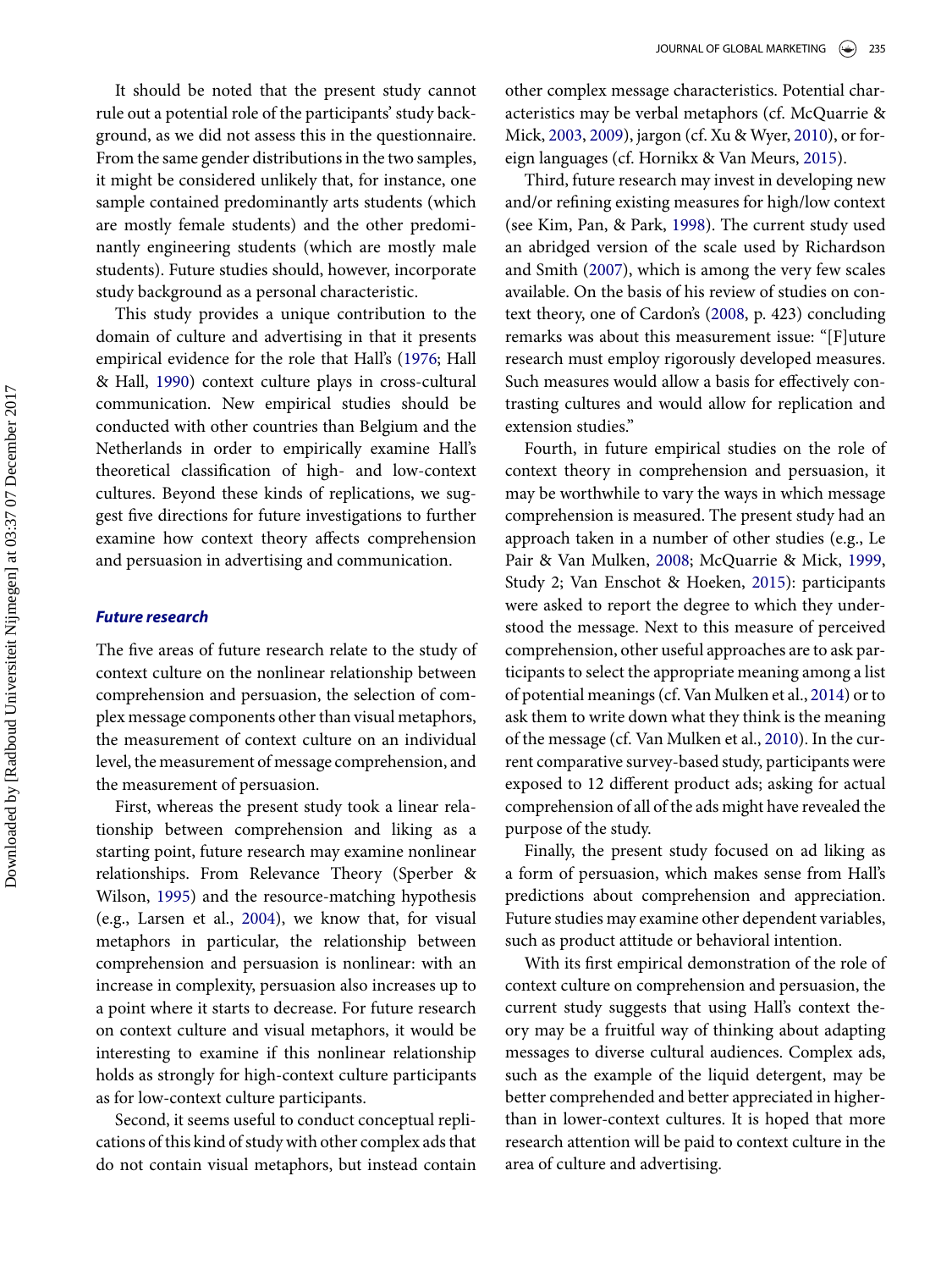### **Acknowledgment**

The authors thank Ellen van Maaren for her assistance in the data collection, and Christian Burgers for his suggestion for the data analysis.

#### **References**

- <span id="page-9-0"></span>Agrawal, M. (1995). Review of a 40-source debate in international advertising: Practitioner and academician perspectives to the standardization/adaptation issue. *International Marketing Review*, *12*(1), 26–48.
- <span id="page-9-13"></span>Anand, P., & Sternthal, B. (1990). Ease of message processing as a moderator of repetition effects in advertising. *Journal of Marketing Research*, *27*(3), 345–353.
- <span id="page-9-28"></span>Baron, R. M., & Kenny, D. A. (1986). The moderator-mediator variable distinction in social psychological research: Conceptual, strategic, and statistical considerations. *Journal of Personality and Social Psychology*, *51*(6), 1173–1182.
- <span id="page-9-26"></span>Bergkvist, L., & Rossiter, J. R. (2007). The predictive validity of multiple-item versus single-item measures of the same constructs. *Journal of Marketing Research*, *44*(2), 175–184.
- <span id="page-9-18"></span>Callow, M., & Schiffman, L. G. (2002). Implicit meaning in visual print advertisements: A cross-cultural examination of the contextual communication effect. *International Journal of Advertising*, *21*(2), 259–277.
- <span id="page-9-7"></span>Cardon, P. (2008). A critique of Hall's contexting model: A metaanalysis of literature on intercultural business and technical communication. *Journal of Business and Technical Communication*, *22*(4), 399–428.
- <span id="page-9-11"></span>Chaiken, S. (1987). The heuristic model of persuasion. In M. P. Zanna, J. M. Olson, & C. P. Herman (Eds.), *Social influence: The Ontario symposium* (Vol. 5, pp. 3–39). Hillsdale, NJ: Erlbaum.
- <span id="page-9-25"></span>Claes, M. T., & Gerritsen, M. (2011). *Culturele waarden en communicatie in internationaal perspectief [Cultural values and communication in an international perspective]* (3rd ed.). Bussum, The Netherlands: Coutinho.
- <span id="page-9-12"></span>Forceville, C. (1996). *Pictorial metaphor in advertising*. London, England: Routledge.
- <span id="page-9-24"></span>Gerritsen, M. (2002). How to persuade Belgian, French and Dutch business people to listen to your presentation. In M. Claes & P. Verluyten (Eds.), *Cultural identity and diversity in building Europe* (pp. 39–49). Brussels, Belgium: SIETAR.
- <span id="page-9-4"></span>Hall, E. T. (1976). *Beyond culture*. New York, NY: Doubleday.
- <span id="page-9-5"></span>Hall, E. T., & Hall, M. R. (1990). *Understanding cultural differences: Key to success in West Germany, France, and the United States*. Yarmouth, England: Intercultural Press.
- <span id="page-9-27"></span>Hayes, A. F. (2009). Beyond Baron and Kenny: Statistical mediation analysis in the new millennium.*Communication Monographs*, *76*(4), 408–420.
- <span id="page-9-23"></span>Helsen, K., Jedidi, K., & DeSarbo, W. S. (1993). A new approach to country segmentation utilizing multinational diffusion patterns. *Journal of Marketing*, *57*(4), 60–71.
- <span id="page-9-21"></span>Hoeken, H., & Korzilius, H. (2003). Conducting experiments on cultural aspects of document design: Why and how? *Communications*, *28*(3), 285–304.
- <span id="page-9-16"></span>Hofstede, G. (1980). *Culture's consequences: International differences in work-related values*. Beverly Hills, CA: Sage.
- <span id="page-9-17"></span>Hofstede, G. (2001). *Culture's consequences: Comparing values, behaviors, institutions, and organizations across nations*(2nd ed.). Thousand Oaks, CA: Sage.
- <span id="page-9-1"></span>Hornikx, J., & O'Keefe, D. J. (2009). Adapting consumer advertising appeals to cultural values: A meta-analytic review of effects on persuasiveness and ad liking. *Annals of the International Communication Association*, *33*(1), 38–71.
- <span id="page-9-29"></span>Hornikx, J., & Van Meurs, F. (2015). Foreign language display in advertising from a psycholinguistic and sociolinguistic perspective: A review and research agenda. In J. M. Alcántara-Pilar, S. del Barrio-García, E. Crespo-Almedros, & L. Porcu (Eds.), *Analyzing the cultural diversity of consumers in the global marketplace* (pp. 299–319). Hershey, PA: IGI Global.
- <span id="page-9-30"></span>Kim, D., Pan, Y., & Park, H. S. (1998). High- versus lowcontext culture: A comparison of Chinese, Korean, and American cultures. *Psychology and Marketing*, *15*(6), 507– 521.
- <span id="page-9-6"></span>Kittler, M. G., Rygl, D., & Mackinnon, A. (2011). Beyond culture or beyond control? Reviewing the use of Hall's high- /low-context concept.*International Journal of Cross Cultural Management*, *11*(1), 63–82.
- <span id="page-9-19"></span>Kövecses, Z. (2005). *Metaphor in culture: Universality and variation*. Cambridge, England: Cambridge University Press.
- <span id="page-9-2"></span>La Ferle, C., Edwards, S. M., & Lee, W.-N. (2008). Culture, attitudes, and media patterns in China, Taiwan, and the U.S.: Balancing standardization and localization decisions. *Journal of Global Marketing*, *21*(3), 191–205.
- <span id="page-9-3"></span>Lagerwerf, L., & Meijers, A. (2008). Openness in metaphorical and straightforward advertisements. *Journal of Advertising*, *37*(2), 19–30.
- <span id="page-9-14"></span>Larsen, V., Luna, D., & Peracchio, L. A. (2004). Points of view and pieces of time: A taxonomy of image attributes. *Journal of Consumer Research*, *31*(1), 102–111.
- <span id="page-9-20"></span>Le Pair, R., & Van Mulken, M. (2008). Perceived complexity and appreciation of visual metaphors by consumers with different cultural backgrounds. In F. Costa Pereira, J. Veríssimo, & P. Neijens (Eds.), *New trends in advertising research* (pp. 279–290). Lisbon, Portugal: Sílabo.
- <span id="page-9-9"></span>Lowrey, T. M. (1998). The effects of syntactic complexity on advertising persuasiveness. *Journal of Consumer Psychology*, *7*(2), 187–206.
- <span id="page-9-8"></span>Lowrey, T. M. (2008). The case for a complexity continuum. In E. F. McQuarrie & B. J. Phillips (Eds.), *Go figure: New directions in advertising rhetoric* (pp. 159–177). Armonk, NY: M.E. Sharpe.
- <span id="page-9-22"></span>Matsumoto, D., & Yoo, S. H. (2006). Toward a new generation of cross-cultural research. *Perspectives on Psychological Science*, *1*(3), 234–250.
- <span id="page-9-10"></span>McGuire, W. J. (1972). Attitude change: The informationprocessing paradigm. In C. G. McClintock (Ed.), *Experimental social psychology* (pp. 108–141). New York, NY: Holt, Rinehart & Winston.
- <span id="page-9-15"></span>McQuarrie, E. F., & Mick, D. G. (1996). Figures of rhetoric in advertising language. *Journal of Consumer Research*, *22*(4), 424–437.